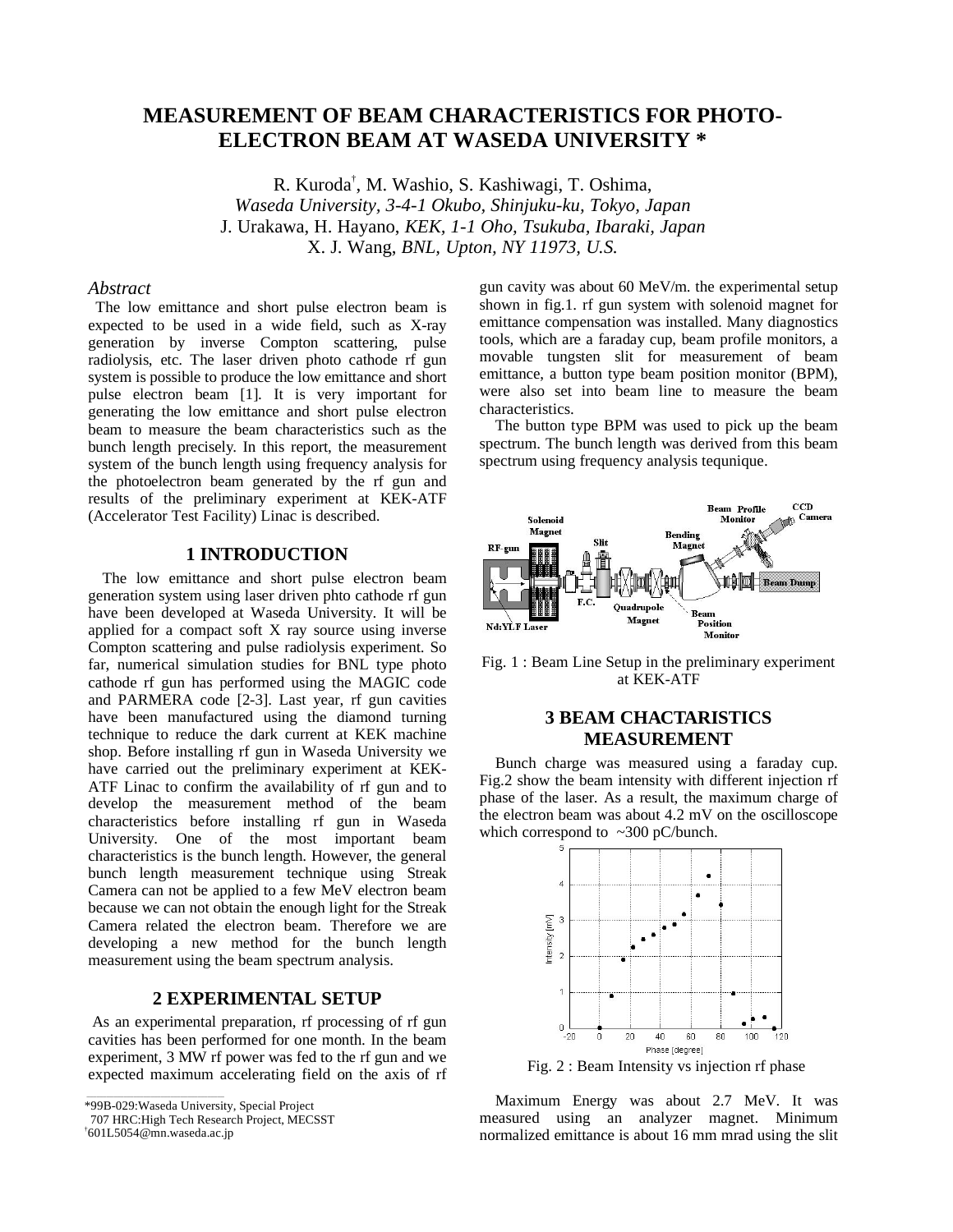scan method. Concerning Slit scan method we have measured beam intensity on the down stream profile monitor changing the up stream movable tungsten slit (the slit width is about  $150 \mu m$ ) every 100  $\mu m$  with the stepping mortar and the magnescale (Sony, LY105A).

We have carried out the measurement of the rms bunch length using the beam position monitor.

## **4 RMS BUNCH LENGTH MONITOR**

#### *4.1 Principle*

The bunch length is an important parameter to generate high quality electron beam and short X-ray pulsed using inverse Compton scattering. In the ordinary way the bunch length is measured using Streak camera. In this method the high intensity radiation related electron beam is needed, such as OTR and Cherenkov radiation, and so on. But Energy of electron beam generated from rf gun is not so high that we can't generate high intensity radiation.

Therefore we have developed the measurement of the rms bunch length using the electron beam spectrum analysis technique [4]. The bunch length can be obtained from the frequency spectrum of a bunch. When the normalized frequency  $\bullet \sigma$  is less than 1, an amplitude ratio of two frequency components in the beam spectrum gives the rms bunch length  $\sigma$  from Eq.(1) by

$$
\sigma = \sqrt{\frac{2}{\Delta \omega^2} \ln \left\{ \frac{|F_1(\omega_1)|}{|F_2(\omega_2)|} \right\}} \quad (1).
$$

Here,  $\bullet$  and  $\bullet$ , are the detected two frequencies  $(\bullet,\bullet)$ ,  $|F_1(\bullet)$  and  $|F_2(\bullet)$  are amplitude of the spectrum, and  $\Delta^{\bullet^2} = \bullet_2^2 \cdot \bullet_1^2$ . This is the same equation for a Gaussian distribution. Hence, we can obtain the rms bunch length by measuring the attenuation coefficient in the spectrum.

#### *4.2 Results and discussion*



Fig. 3 : RMS Bunch Length Measurement Setup

Laser photo cathode rf gun generates the electron beam by irradiating UV laser light  $(262nm,4<sup>th</sup>$  harmonics of ND:YLF laser light). The bunch length of the electron beam basically depends on the laser pulse width. In this experiment the pulse width of UV laser light was  $\sim 10 \text{ps}$ (FWHM). The bunch length can be controlled changing the laser injection phase to the rf gun. Fig. 3 shows the rms bunch length measurement setup. It was consisted of the signal combiner, attenuators, rf amplifiers, rf detectors, and band-pass filters for two different frequencies. Beam signals were picked up from the button type beam position monitor and these signals were combined by the Power Combiner to neglect the beam orbit dependence. The combined signals were divided into two signals to extract two different frequency components using band-pass filters.



Fig. 4 : Frequency Characteristics of BPM



Fig. 5 : Band width of the band-pass filters : the upper figure is 6.4 GHz; the lower figure is 11.3 GHz.

In this experiment we have prepared 3 band-pass filters, 2.8 GHz, 6.4 GHz and 11.3 GHz, for the measurement. However, the frequency range of the 2.8 GHz filters includes fundamental rf frequency (2856 MHz) and the signals should be noisy due to the dark current. The frequency characteristic of the BPM electrodes using the beam signals is shown in fig.4. Fig. 4 indicated that the range of the signal, which is lower than about 3 GHz, don't pass through the electrodes of BPM. Therefore the detected frequencies should be larger than about 3 GHz. Thus 6.4 GHz and 11.3 GHz BPF were chosen to detect the two different frequency spectra. The frequency characteristics of these BPF were measured using Network Analyzer and the results of